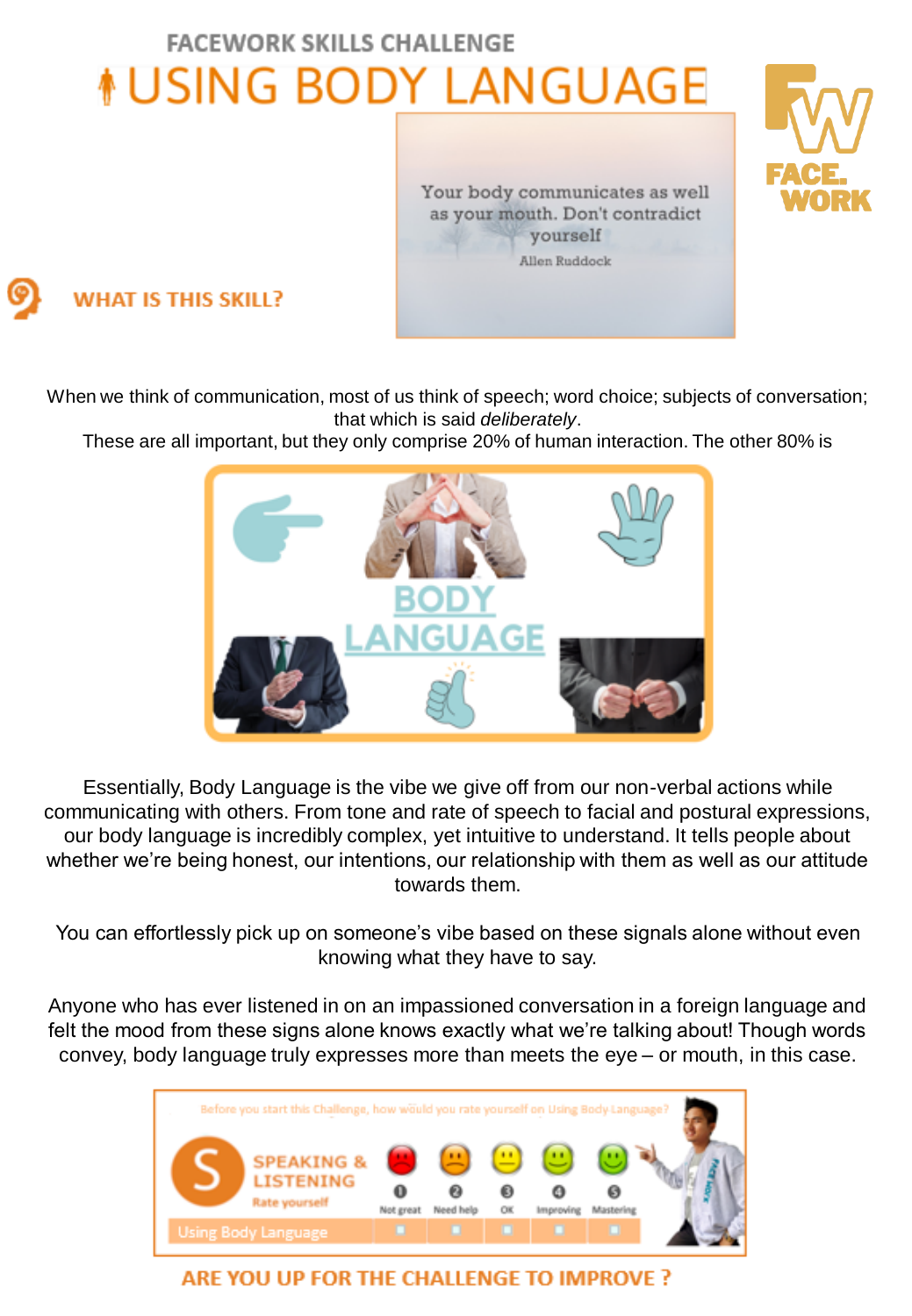# *NUSING BODY LANGUAGE*

What does this picture say to you? Why do we get such a strong message from the way these people are interacting? If you took away the hands, would it be easy to understand what was going on?





**At work, you are on show all the**

time – especially if you are in a job which is customerfacing. So, what your body says about you is important. There are some simple but important things we can do to get our bodies as well as our minds ready for work.

#### •**We listen with our eyes!**

**Experts estimate that 55% of communication is body language, 38% is the tone of voice which leaves only \_\_\_ % actual words spoken.**

What about this picture? What does this picture say to you?

#### **2** At work we have to learn to manage our body **language, why?**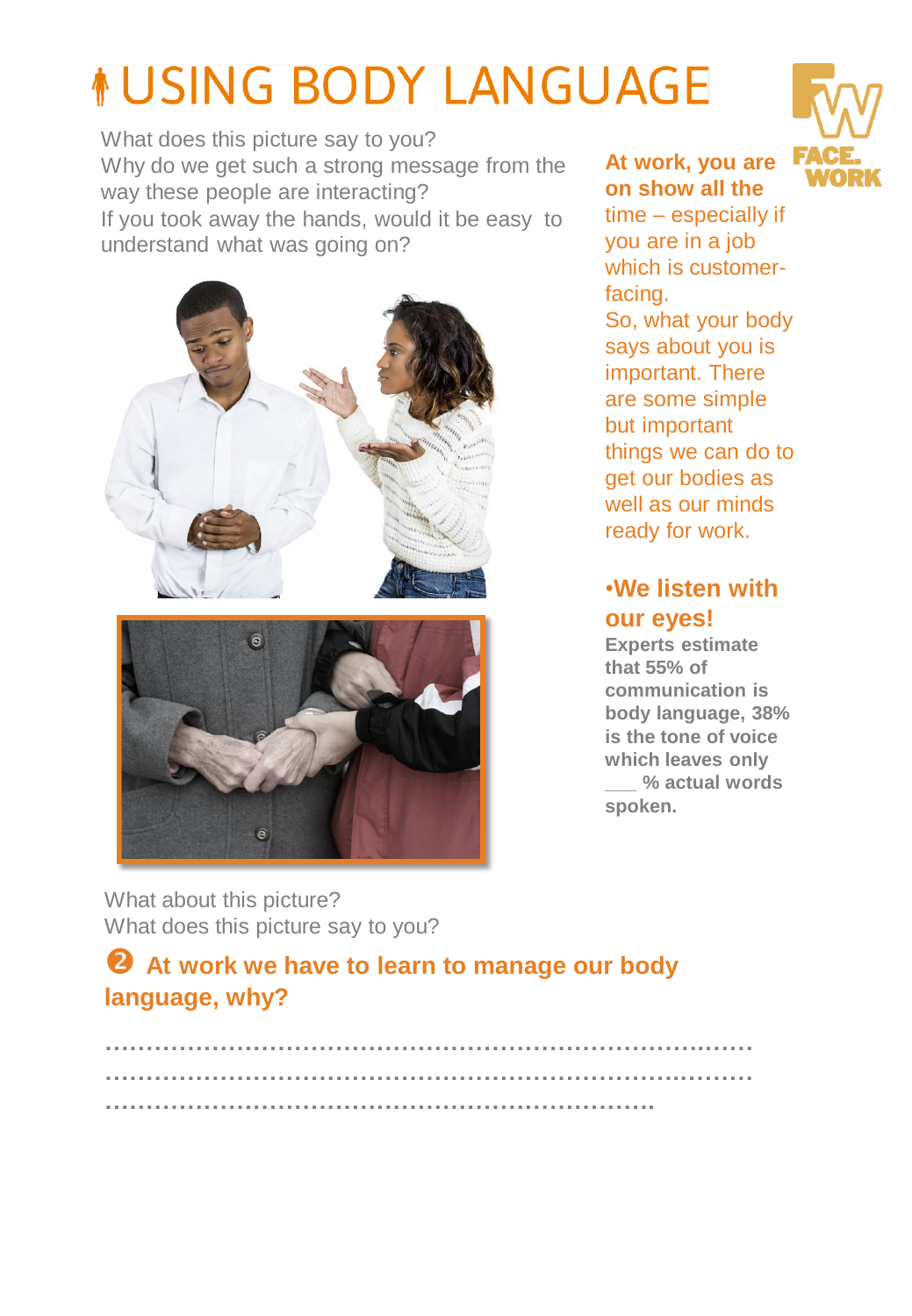Even when we're not consciously controlling our expressions and mannerisms, they still give off a **very** strong impression on those around us. Look over the pictures below and write down your opinions on the vibes they give off.

### **Understanding body language**

| <b>Get into pairs</b><br>and write down<br>what each of<br>these<br>expressions<br>says to you | How do you<br>feel when<br>you see this<br>expression? |
|------------------------------------------------------------------------------------------------|--------------------------------------------------------|
|                                                                                                |                                                        |
|                                                                                                |                                                        |
|                                                                                                |                                                        |
|                                                                                                |                                                        |
|                                                                                                |                                                        |

Compare your results with others

.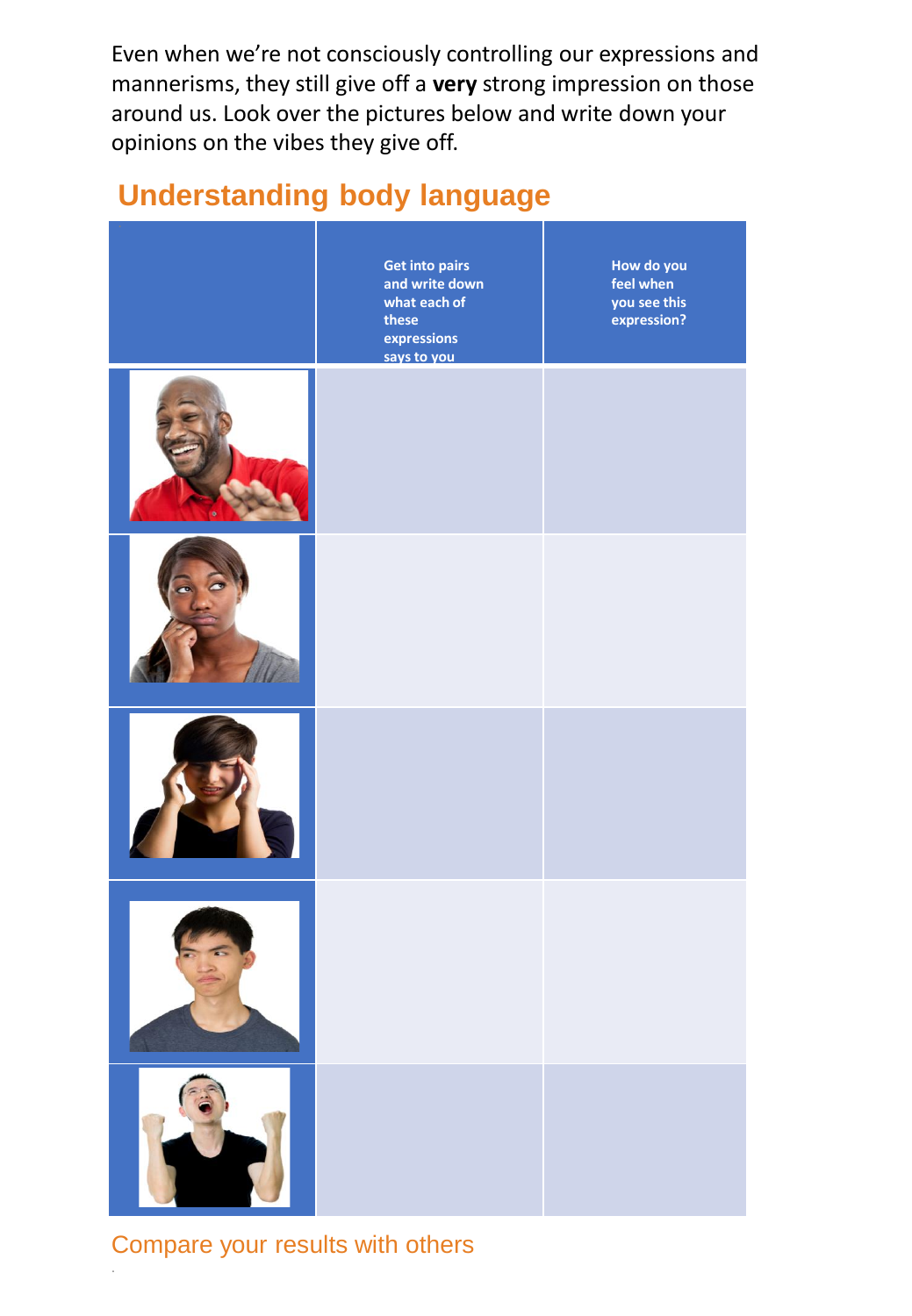#### **What helps you control your body language at work?**

*"I have managed to find a way of showing that I'm not bored at work (even when I am) by trying to guess what a particular outcome will be and having a bet with myself!"* 

*"I find the trick about not showing that I am angry at a customer is to listen quietly before saying anything. It helps you remain calm and looks like you are taking their concerns seriously."* 

*"I always try to keep my hands on my lap when I am nervous as otherwise I start flapping and looking like I am losing it!"*

*"When I am on the phone I consciously try to smile as I was told it can really make your voice sound sweeter even if you don't feel particularly happy!"* 

#### **9** Do you agree with this statement?



**If there was a GCSE in body language skills what questions would be on the exam?** 

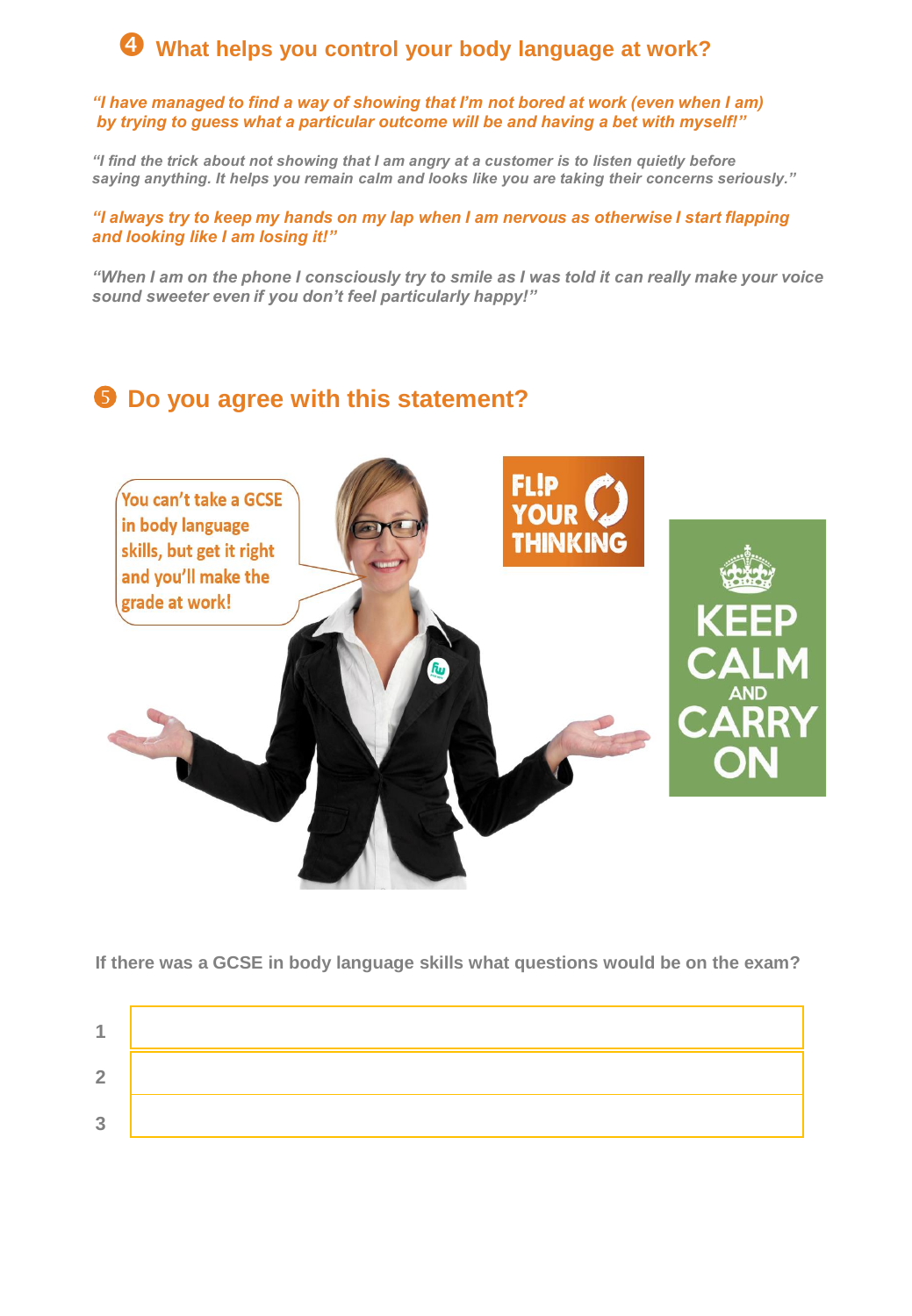#### $\theta$  **Here is your Challenge**

Ask 10 people to look at these photos and get them to choose the one which they think would be the best face for an interview.



#### **Which one came out top? …………..**

Does it depend on the type of job the person was going for? What would face would be the best one for:

| •A children's TV presenter? |  |
|-----------------------------|--|
| •A lion tamer?              |  |
| •A clown?                   |  |
| •A model?                   |  |
| •A sales assistant?         |  |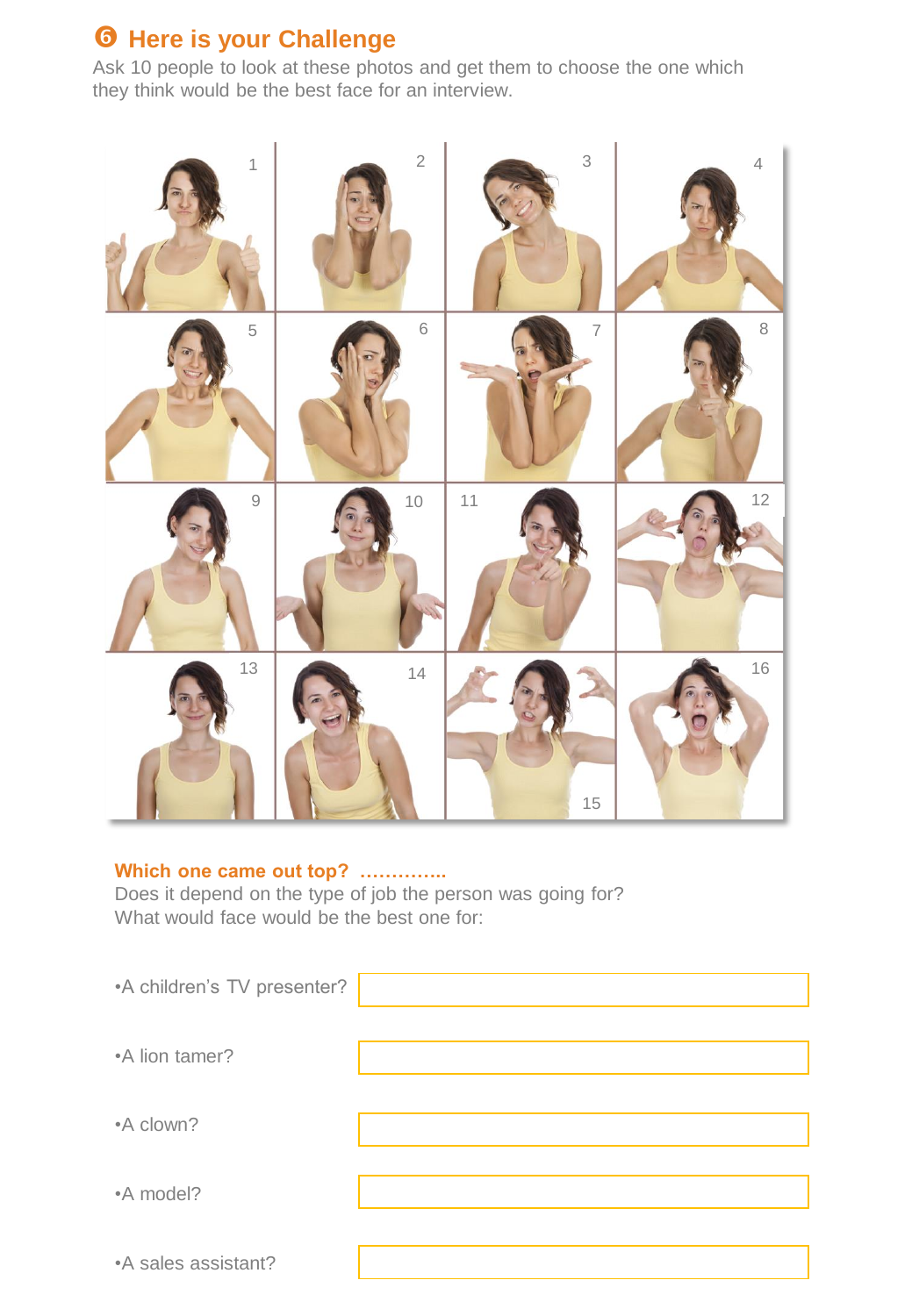#### **8** So what you going to do now?

**If body language is important, how can you re-boot your drive?** 



**What 3 areas can you begin to improve so that your body language reinforces what you say with your words?** 

| $\blacktriangleleft$ |  |  |
|----------------------|--|--|
| $\overline{2}$       |  |  |
| 3                    |  |  |